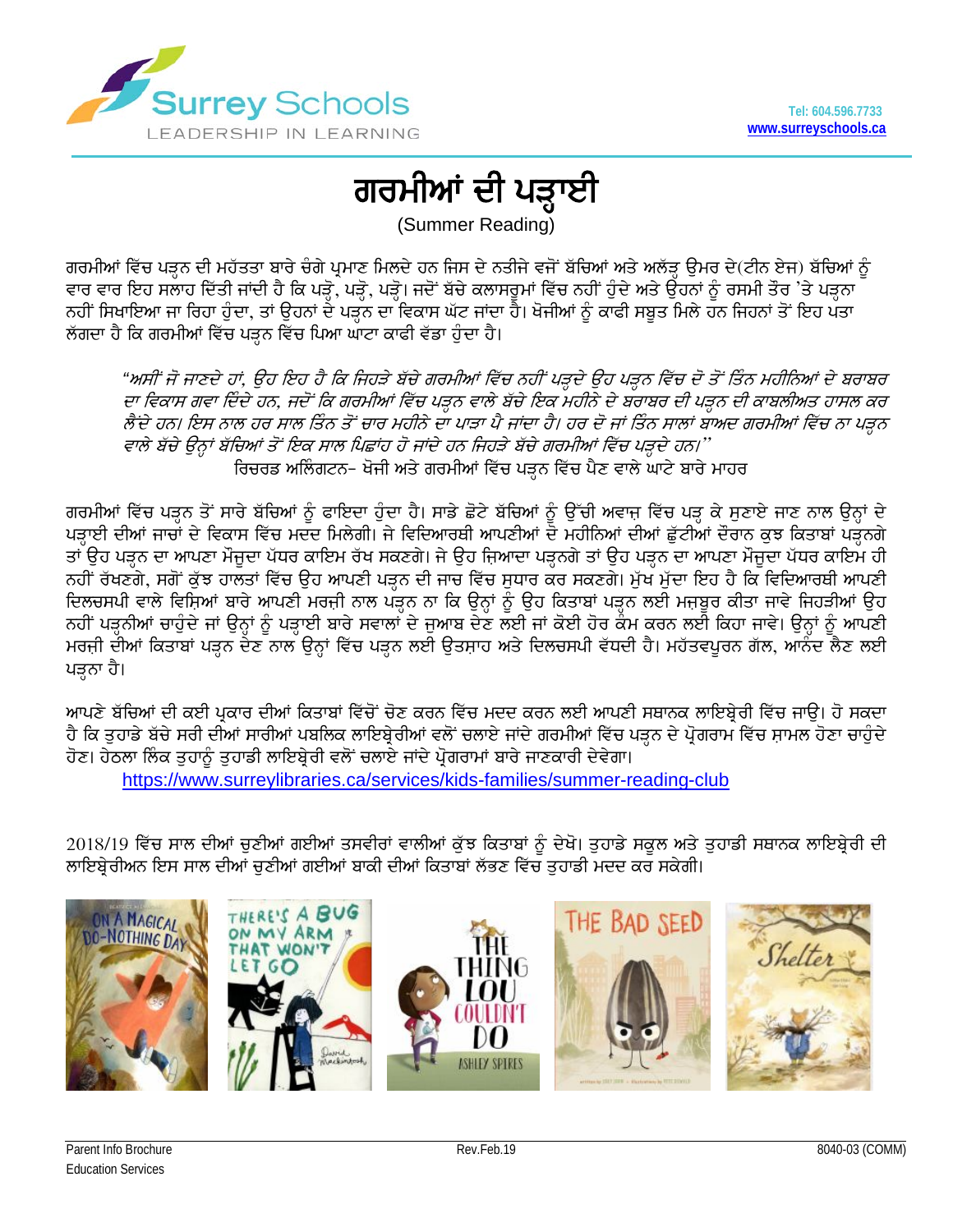

ਹੋ ਸਕਦਾ ਹੈ ਕਿ 4-7 ਗ੍ਰੇਡ ਵਿਚਕਾਰ ਪੜ੍ਹਨ ਵਾਲੇ ਤੁਹਾਡੇ ਬੱਚੇ ਇਸ ਸਾਲ ਦੀਆਂ ਚੁਣੀਆਂ ਗਈਆਂ ਨਵੀਂਆਂ ਕਿਤਾਬਾਂ ਵਿੱਚ ਦਿਲਚਸਪੀ ਰੱਖਦੇ ਹੋਣ। ਇਨ੍ਹਾਂ ਕਿਤਾਬਾਂ ਵਿੱਚ ਸ਼ਾਮਲ ਹਨ…



ਤੁਹਾਡੇ ਅੱਲੜ ਉਮਰ ਦੇ (ਟੀਨਏਜ) ਬੱਚਿਆਂ ਕੋਲ ਵੀ ਚੁਣਨ ਲਈ ਬਹੁਤ ਕੁਝ ਹੈ। ਕੁੱਝ ਸੁਝਾਅ ਇਸ ਪ੍ਰਕਾਰ ਹਨ....

ਗ੍ਰੇਡ  $8-9$ 









ਗ੍ਰੇਡ  $10-12$